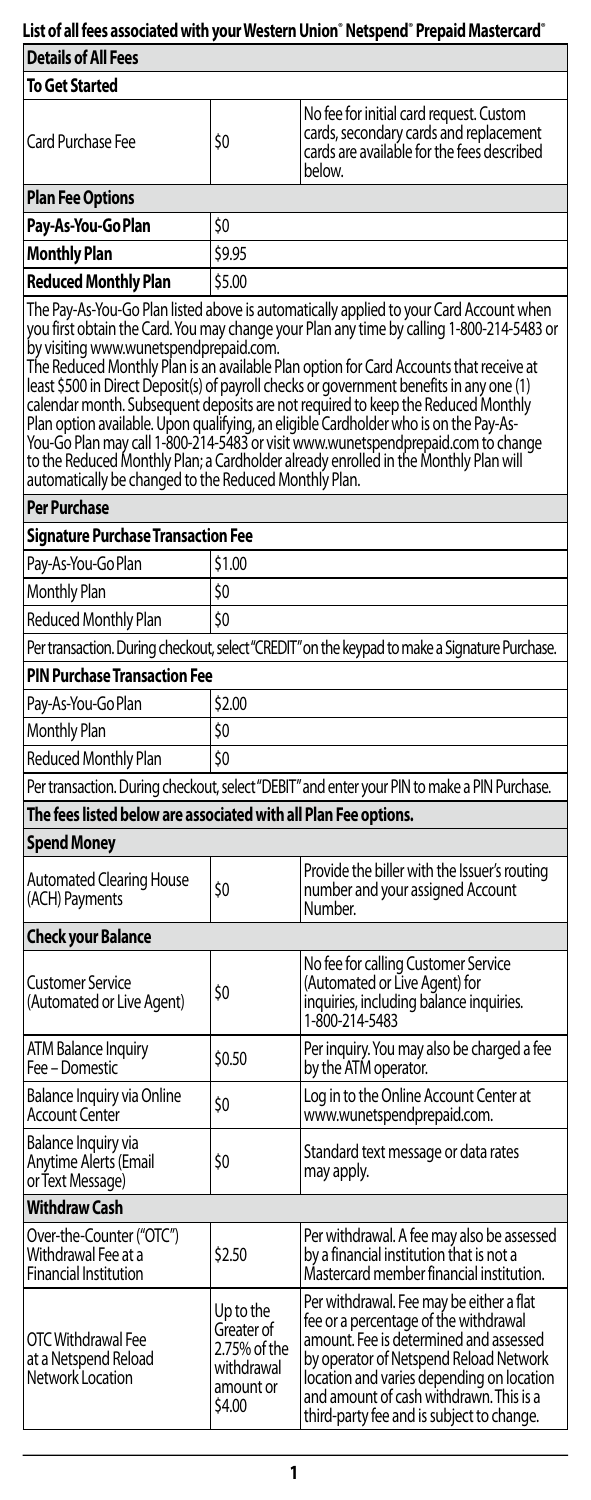| ATM Withdrawal<br>Fee – Domestic                                                                        | \$2.50                                                      | Per withdrawal. You may also be charged<br>a fee by the ATM operator. You can avoid<br>ATM fees if you select "DEBIT" and enter<br>your PIN to get cash back when making<br>purchases at many retailers, such as<br>grocery stores.         |  |
|---------------------------------------------------------------------------------------------------------|-------------------------------------------------------------|---------------------------------------------------------------------------------------------------------------------------------------------------------------------------------------------------------------------------------------------|--|
| Add Money to your Card Account                                                                          |                                                             |                                                                                                                                                                                                                                             |  |
| Direct Deposit (ACH Deposit)                                                                            | SO                                                          | No Fee.                                                                                                                                                                                                                                     |  |
| Cash Reload at a Netspend<br><b>Reload Network Location</b>                                             | Up to \$3.95                                                | Per load. Fee is determined and assessed<br>by operator of Netspend Reload Network<br>location, and varies depending on<br>location. This is a third-party fee and is<br>subject to change.                                                 |  |
| Mobile Check Load<br>Fee - Standard                                                                     | \$0                                                         | This is a third-party fee and is subject to<br>change. Standard text message or data<br>rates may apply.                                                                                                                                    |  |
| Mobile Check Load Fee –<br>Expedited (Government<br>and Payroll Checks with a<br>Pre-printed Signature) | Greater<br>of 2.0% of<br>total check<br>amount or<br>\$5.00 | Per check load. Percentage taken of total<br>check amount. Fee deducted from check<br>total prior to loading your Card Account.<br>This is a third-party fee and is subject to<br>change. Standard text message or data<br>rates may apply. |  |
| Mobile Check Load Fee<br>- Expedited (All Other<br><b>Accepted Check Types)</b>                         | Greater<br>of 5.0% of<br>total check<br>amount or<br>\$5.00 | Per check load. Percentage taken of total<br>check amount. Fee deducted from check<br>total prior to loading your Card Account.<br>This is a third-party fee and is subject to<br>change. Standard text message or data<br>rates may apply. |  |
| <b>Move Money to and from your Card Account</b>                                                         |                                                             |                                                                                                                                                                                                                                             |  |
| Western Union<br>Money Transfer®                                                                        | <b>Fee Varies</b>                                           | Per transfer. Fee to send money is<br>determined and assessed by Western Union.<br>No fee to receive money on your Card via<br>Western Union Money Transfer. This is a<br>third-party fee and is subject to change.                         |  |
| Debit Card<br>Transfers – Inbound                                                                       | \$0                                                         | Per transfer from your debit card at another<br>financial institution to your Card Account.                                                                                                                                                 |  |
| Debit Card<br>Transfers – Outbound                                                                      | 1.5% of<br>transfer<br>amount,<br>minimum<br>\$2.95         | Per transfer from your Card Account to your<br>debit card at another financial institution.<br>Fee is assessed to your Card Account.                                                                                                        |  |
| Bank Transfer – Inbound                                                                                 | \$0                                                         | Per transfer of funds via ACH from<br>your bank account at another financial<br>institution to your Card Account. This is a<br>third-party fee and is subject to change.                                                                    |  |
| Bank Transfer - Outbound                                                                                | \$1.95                                                      | Per transfer of funds via ACH from your<br>Card Account to your bank account at<br>another financial institution. This is a third-<br>party fee and is subject to change.                                                                   |  |
| Using Your Card Outside the U.S.                                                                        |                                                             |                                                                                                                                                                                                                                             |  |
| <b>Foreign Transaction</b><br>Surcharge                                                                 | 3.5%                                                        | Per foreign transaction. Calculated based<br>on the U.S. Dollar amount of the purchase<br>transaction or cash withdrawal. Charged<br>in addition to any applicable Purchase<br>Transaction Fee or OTC Withdrawal Fee.                       |  |
| ATM Withdrawal<br>Fee - International                                                                   | \$4.95                                                      | Per withdrawal, plus the Foreign<br>Transaction Surcharge. You may also be<br>charged a fee by the ATM operator.                                                                                                                            |  |
| ATM Balance Inquiry<br>Fee - International                                                              | \$0.50                                                      | Per inquiry. You may also be charged a fee<br>by the ATM operator.                                                                                                                                                                          |  |
| <b>ATM Transaction Decline</b><br>Fee - International                                                   | \$1.00                                                      | Per declined transaction. You may also be<br>charged a fee by the ATM operator.                                                                                                                                                             |  |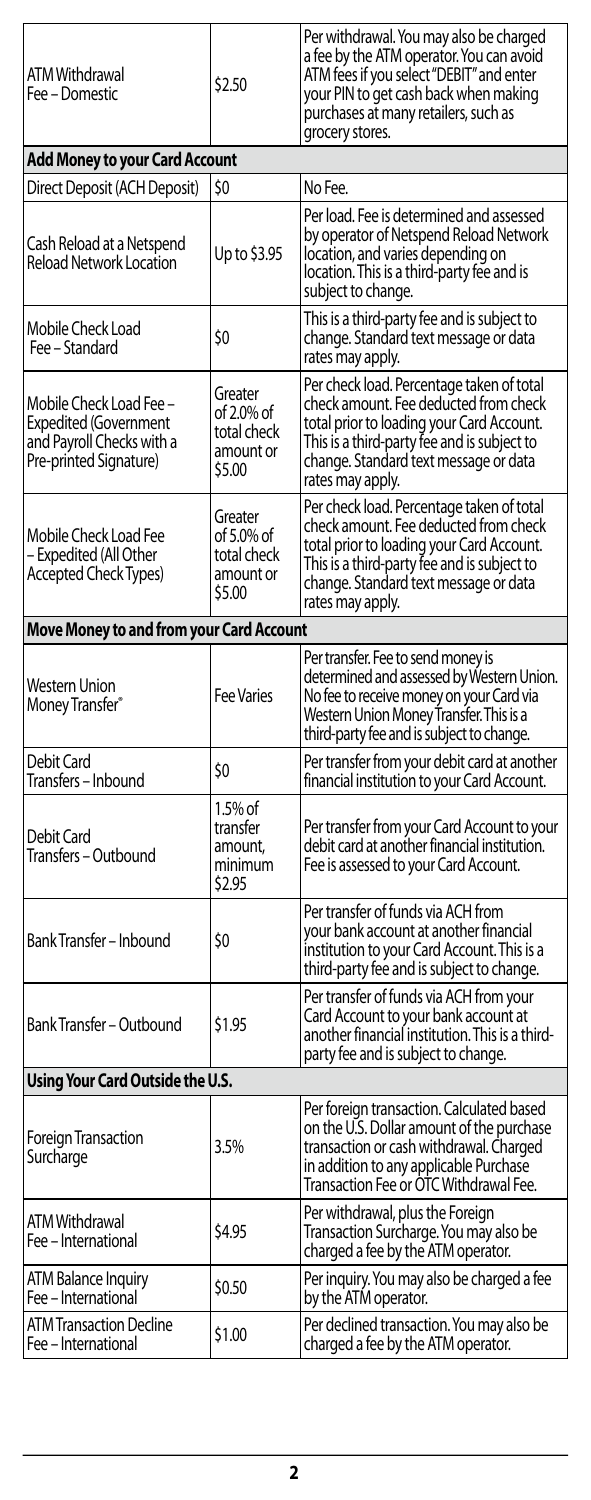| <b>Transaction Declines</b>                                 |         |                                                                                                                                                                                                                                                                                                                                                                                                                       |  |
|-------------------------------------------------------------|---------|-----------------------------------------------------------------------------------------------------------------------------------------------------------------------------------------------------------------------------------------------------------------------------------------------------------------------------------------------------------------------------------------------------------------------|--|
| <b>ATM Transaction Decline</b><br>Fee – Domestic            | \$1.00  | Per declined transaction. You may also be<br>charged a fee by the ATM operator.                                                                                                                                                                                                                                                                                                                                       |  |
| ACH/Preauthorized Payment<br><b>Transaction Decline Fee</b> | \$1.00  | Per declined ACH transaction.                                                                                                                                                                                                                                                                                                                                                                                         |  |
| Add or Replace a Card                                       |         |                                                                                                                                                                                                                                                                                                                                                                                                                       |  |
| <b>Additional Card Fee</b>                                  | \$3.95  | For each Additional Card requested that is<br>not a Replacement Card.                                                                                                                                                                                                                                                                                                                                                 |  |
| Replacement Card Fee                                        | \$3.95  | Per lost, stolen, or damaged Card replaced.                                                                                                                                                                                                                                                                                                                                                                           |  |
| <b>Custom Card Fee</b>                                      | \$4.95  | Per Custom Card.                                                                                                                                                                                                                                                                                                                                                                                                      |  |
| Card Delivery Fee -<br>7-10 Business Days                   | \$0     | No Fee.                                                                                                                                                                                                                                                                                                                                                                                                               |  |
| Card Delivery Fee -<br>3 Business Days                      | \$20.00 | Charged in addition to Additional Card<br>Fee or Replacement Card Fee. Fee will be<br>assessed when this service is requested for<br>order of Additional or Replacement Card.                                                                                                                                                                                                                                         |  |
| Card Delivery Fee -<br>1-2 Business Days                    | \$25.00 | Charged in addition to Additional Card<br>Fee or Replacement Card Fee. Fee will be<br>assessed when this service is requested for<br>order of Additional or Replacement Card.                                                                                                                                                                                                                                         |  |
| Other                                                       |         |                                                                                                                                                                                                                                                                                                                                                                                                                       |  |
| <b>Additional Statement</b><br>Mailing Fee                  | \$5.95  | The fee for first written transaction history<br>requested in any calendar month is \$0.<br>If you request more than one written<br>transaction history in a given month, each<br>additional request is \$5.95.<br>Statements are always available for no fee<br>online at www.wunetspendprepaid.com.                                                                                                                 |  |
| Stop Payment Fee                                            | \$10.00 | Per stop payment request on an ACH<br>Debit/Preauthorized Payment Transaction.                                                                                                                                                                                                                                                                                                                                        |  |
| <b>Check Request Fee</b>                                    | \$5.95  | For processing and mailing of a return<br>of funds check at Card Account closure.<br>Refund checks are not issued for<br>balances of less than \$1.00. If your Card<br>Account balance will be reduced to less<br>than \$1.00 after the Check Request Fee<br>is debited, the Check Reauest Fee will be<br>waived. See "Withdraw Cash" above for<br>alternative options to remove the funds<br>from your Card Account. |  |
| <b>Inactivity Fee</b>                                       | \$5.95  | Per month. Fee applies if there are funds<br>in the Card Account and the Card Account<br>has had no activity, i.e., no purchases; no<br>cash withdrawals; no load transactions;<br>and no Balance Inquiry Fee for ninety (90)<br>days. If enrolled in the Monthly Plan and<br>your Card Account has had no activity as<br>described above, this fee applies instead of<br>the Monthly Plan Fee.                       |  |

Register your card for FDIC insurance eligibility and other protections. Your funds<br>will be held at or transferred to MetaBank, an FDIC-insured institution. Once there,<br>your funds are insured up to \$250,000 by the FDIC in specific deposit insurance requirements are met and your card is registered. See www.fdic.gov/deposit/deposits/prepaid.html for details.

No Overdraft/Credit Feature

Contact Netspend by calling 1-800-214-5483, by mail at P.O. Box 2136, Austin, TX 78768-2136, or visit www.wunetspendprepaid.com to learn more about the terms and conditions of your prepaid account.

For general information about prepaid accounts, visit www.cfpb.gov/prepaid. If you have a complaint about a prepaid account, call the Consumer Financial Protection Bureau at 1-855-411-2372 or visit www.cfpb.gov/complaint.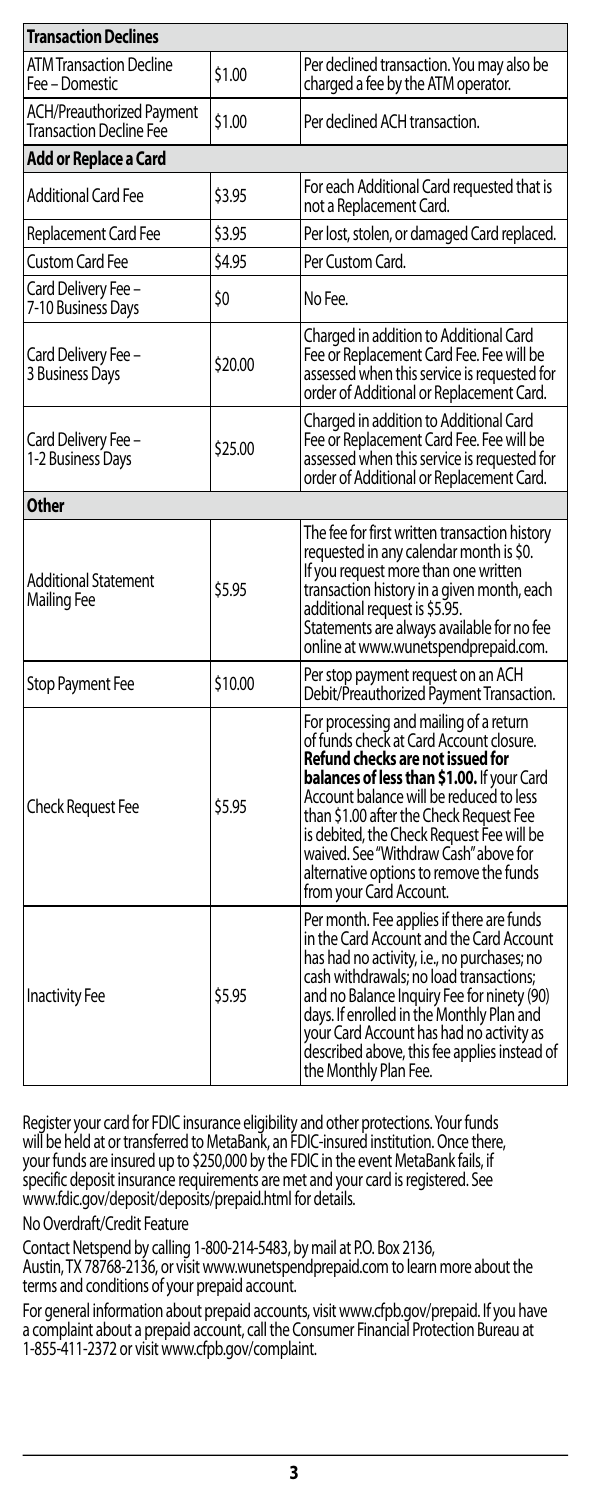### **CARDHOLDER AGREEMENT; IMPORTANT- PLEASE READCAREFULLY**

**THIS AGREEMENT CONTAINS AN ARBITRATION PROVISION REQUIRING ALL CLAIMS TO BE RESOLVED BY WAY OF BINDING ARBITRATION. THE FEES ASSOCIATED WITH THE USE OF THIS CARD ACCOUNT ARE LISTED AT THE BEGINNING OF THIS DOCUMENT UNDER THE HEADING "LIST OF ALL FEES ASSOCIATED WITH YOUR WESTERN UNION NETSPEND PREPAID MASTERCARD" (HEREINAFTER REFERRED TO IN THIS CARDHOLDER AGREEMENT AS THE "FEE SCHEDULE"). THIS CARD MUST BE SUCCESSFULLY ACTIVATED AND REGISTERED IN ORDER TO BE USED. FOR DETAILS, SEE THE "***OPENING A CARD ACCOUNT (IDENTIFICATION VERIFICATION); REGISTRATION/ACTIVATION***" TERMSBELOW.**

**FOR QUESTIONS OR ASSISTANCE, PLEASE CALL THE CUSTOMER SERVICE TELEPHONE NUMBER (1-800-214-5483) PRINTED ON THE BACK OF YOUR WESTERN UNION NETSPEND PREPAID MASTERCARD.**

| <b>TABLE OF CONTENTS</b>                                                                                | PAGE |
|---------------------------------------------------------------------------------------------------------|------|
|                                                                                                         |      |
| OPENING A CARD ACCOUNT (IDENTIFICATION                                                                  |      |
|                                                                                                         |      |
|                                                                                                         |      |
|                                                                                                         |      |
|                                                                                                         |      |
|                                                                                                         |      |
|                                                                                                         |      |
|                                                                                                         |      |
|                                                                                                         |      |
|                                                                                                         |      |
|                                                                                                         |      |
|                                                                                                         |      |
|                                                                                                         |      |
|                                                                                                         |      |
|                                                                                                         |      |
|                                                                                                         |      |
|                                                                                                         |      |
| <b>TRANSACTIONS MADE IN FOREIGN CURRENCIES</b><br>AND/OR WITH MERCHANTS LOCATED IN FOREIGN COUNTRIES 10 |      |
|                                                                                                         |      |
|                                                                                                         |      |
|                                                                                                         |      |
| OUR LIABILITY FOR FAILURE TO COMPLETE TRANSACTIONS 11                                                   |      |
|                                                                                                         |      |
| <b>INFORMATION ABOUT YOUR RIGHT TO DISPUTE ERRORS 11</b>                                                |      |
|                                                                                                         |      |
|                                                                                                         |      |
|                                                                                                         |      |
|                                                                                                         |      |
|                                                                                                         |      |
|                                                                                                         |      |
| TELEPHONE CALLS: CALLING, MONITORING AND RECORDING 13                                                   |      |
|                                                                                                         |      |
|                                                                                                         |      |
|                                                                                                         |      |
|                                                                                                         |      |

### **INTRODUCTION**

**Terms and Conditions/Definitions for the Western Union Netspend Prepaid Mastercard Program (the "Program").**

This document constitutes the agreement ("**Agreement**") outlining the terms and conditions under which the Western Union Netspend Prepaid Mastercard and the Western Union Netspend Mastercard Virtual Account have been issued by MetaBank®. . "**Card Account**" means the records we maintain to account for the transactions made with your Card or Virtual Account. "**Account Number**" means the 14-digit number used to identify your Card Account. "**Card**" means the Western Union Netspend Prepaid Mastercard issued to you by MetaBank and includes Cards held by Primary Cardholders and Secondary Cardholders. "**Card Number**" is the 16-digit number embossed on your Card. "**Virtual Account**" (as further described in the section labeled "*Virtual Account*") means a temporary access device issued to you by MetaBank that you may elect to obtain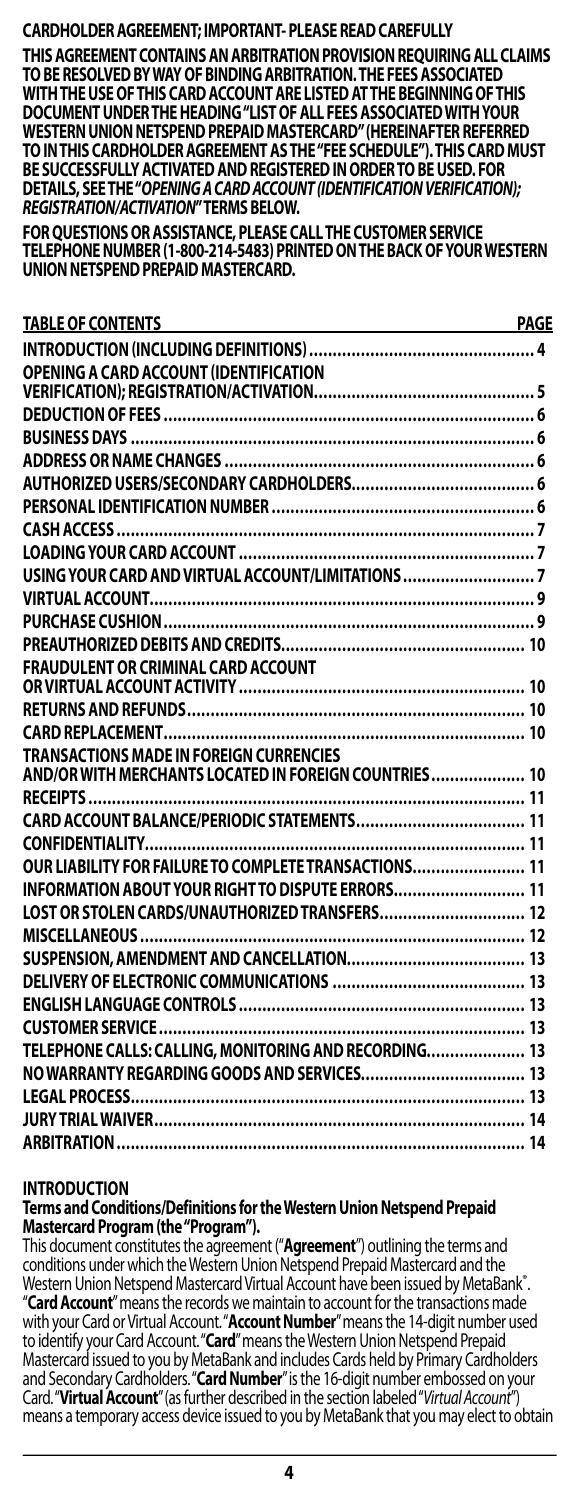<span id="page-4-0"></span>to access your Card Account for telephone or online transactions, without needing to present your Card. "**Issuer,**" **"we," "us," "Bank,"** and "**our**" means MetaBank, Member FDIC, and our successors, affiliates, or assignees. "**Netspend**" refers to Netspend Corporation, the servicer for the Western Union Netspend Prepaid Mastercard Program and Western Union Netspend Mastercard Virtual Account program, and its successors, affiliates, or assignees. Any request for a Card or Virtual Account will be processed by Netspend, acting on behalf of the Issuer, at its offices located in Austin, Texas. Netspend is an Independent Sales Organization pursuant to an agreement with the Issuer. "**Western Union**" means "your" mean the person(s) who have received the Card and are authorized to use the Card as provided for in this Agreement. "**Cardholder**" and "**Primary Cardholder**" refer to the person who submits an initial request for the Card. "**Secondary Cardholder**" refers to the person(s) who have received the Card at the request of the Primary Cardholder and are authorized to use the Card as provided for in the section labeled "*Authorized*  Cardholder, you must be an individual who can lawfully enter into and form contracts under applicable law in the state in which you reside. Unless it would be inconsistent to do so, words and phrases used in this Agreement should be construed so that the singular includes the plural and the plural includes the singular.

You acknowledge and agree that the value available in your Card Account is limited to the funds that you have loaded into your Card Account or have been loaded into your Card Account on your behalf. By activating or loading your Card, Card Account, or Virtual Account, you agree to be bound by the terms and conditions contained in this Agreement, including the Inactivity Fee and other fees listed in the Fee Schedule. You and any Secondary Cardholder(s) agree to sign the back of each respective Card(s) immediately upon receipt.

The expiration date of your Card is identified on the front of the Card. The expiration date of any Virtual Account you have requested is described below in the section labeled "*Virtual Account*." The Card is a prepaid card. The Card is not a gift card, nor is it intended to be used for gifting purposes. The Card is not a credit card. The Card is not for resale. You are the direct beneficiary of the funds loaded to your Card Account. The funds in your Card Account will be FDIC-insured upon receipt by the Issuer, provided your Card is registered with us (for more information, see section labeled "*Opening a Card Account*  your funds in your Card Account. The Card will remain the property of the Issuer and must be surrendered upon demand. The Card and Virtual Account are nontransferable and may be canceled, repossessed, or revoked at any time without prior notice subject to applicable law. The Card and Virtual Account are not designed for business use, and we may close your Card Account if we determine that it is being used for business purposes. We may refuse to process any transaction that we believe may violate the terms of this Agreement or applicable law.

Your Card Account does not constitute a checking or savings account and is not connected in any way to any other account, except as described in the section labeled "*Virtual Account*" or as may otherwise be indicated in any other account agreements you have entered into with us.

Write down your Card Number and the Customer Service phone number provided in this Agreement on a separate piece of paper in case your Card is lost, stolen, or destroyed. Keep the paper in a safe place. Please read this Agreement carefully and keep it for future reference.

#### **OPENING A CARD ACCOUNT (IDENTIFICATION VERIFICATION); REGISTRATION/ACTIVATION**

You will need to provide personal information in order for us to verify your identity and the identity of any Secondary Cardholder ("Register"). Both the Primary Cardholder and Secondary Cardholder must Register and activate the Card before it can be used. To be eligible to activate your Card Account as a Primary Cardholder, you represent and warrant that: (a) you are at least 18 years of age; (b) the personal information that you provide to us is true, correct, and complete; and (c) you have read this Agreement and agree to be bound by, and comply with, itsterms.

**Important information for opening a Card Account:** To help the federal government fight the funding of terrorism and money laundering activities, the USA PATRIOT Act requires us to obtain, verify, and record information that identifies each person who opens<br>a Card Account. WHAT THIS MEANS FOR YOU: When you open a Card Account, we will ask for your name, address, date of birth, and your government ID number. We may also ask to see your driver's license or other identifying information. Card activation and identity verification are required before you can use the Card Account. If your identity is partially verified, full use of the Card Account will be restricted, but you may be able to use the Card for in-store purchase transactions. Restrictions include no ATM withdrawals, international transactions, account-to-account transfers, and additional loads. Use of Card Account is also subject to fraud prevention restrictions at any time, with or without notice. **Residents of the State of Vermont are ineligible to open a Card Account.**<br>You may Register and activate your Card by calling 1-800-214-5483 or by visiting

www.wunetspendprepaid.com. You must set a Personal Identification Number ("PIN")<br>to activate your Card (see the section labeled "Person*al Identification Number*"). If you do not Register and activate your Card and your Card Account remains inactive for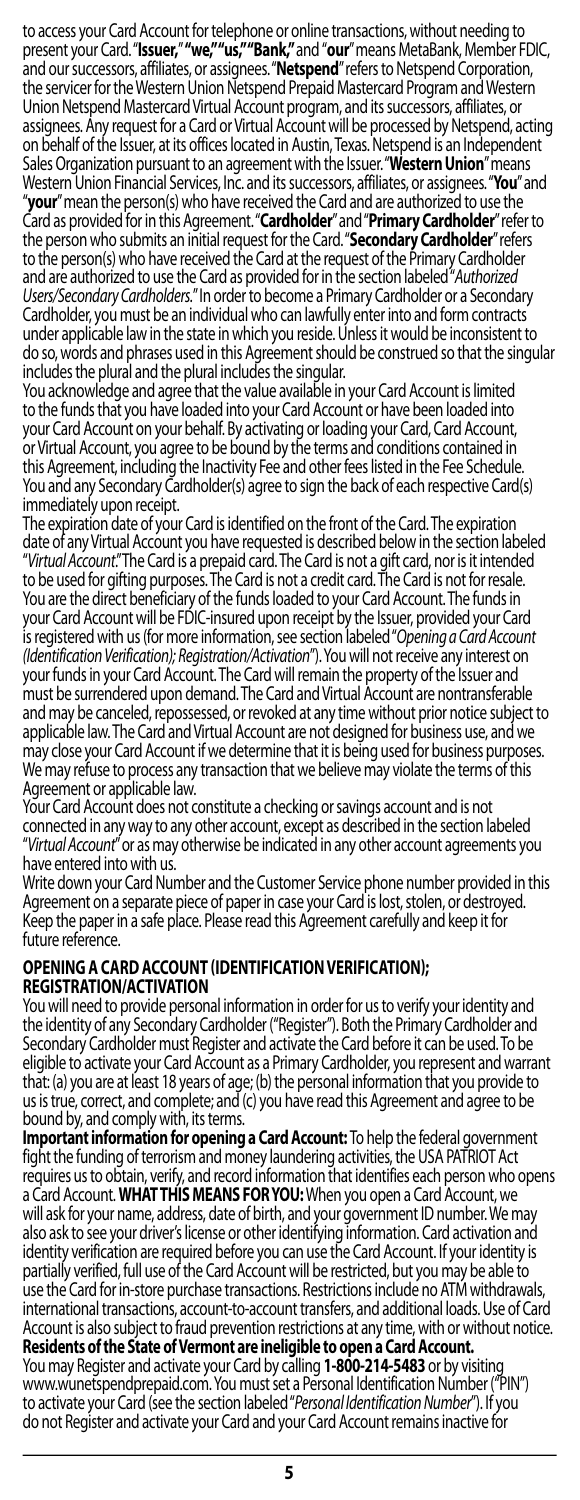<span id="page-5-0"></span>ninety (90) days after it is first loaded, we will begin to assess the Inactivity Fee listed in the Fee Schedule.

After your Card Account is opened, we may again ask to see a copy of your driver's license or other identifying documents at any time if we deem it necessary to verify your identity, address, or transactions on your Card Account. These measures are specifically designed to help us protect your identity and identify possible fraud on your Card Account. If we ask for specific identifying documents, we will have the right to immediately close or suspend your Card Account if those specific documents are not provided.

# **DEDUCTION OF FEES**

**All of the fees associated with your Card Account are listed in the Fee Schedule. All fee amounts will be withdrawn from your Card Account, except where prohibited by law. NOTE: Fees assessed to your Card Account balance may bring your Card**  Account balance negative. Any time your Card Account balance is less than the fee<br>amount being assessed on your Card Account or your Card Account balance is already<br>negative, the assessment of the fee will result in a nega **occurs, any subsequent deposits or loads into your Card Account will first be applied to the negativebalance.**

**Refund Policy:** The Card Purchase Fee is not refundable. Please call Customer Service with questions about our refund policy.

### **BUSINESSDAYS**

Our business days are Monday through Friday, excluding federal holidays, even if we are open. Any references to "days" found in this Agreement are calendar days unless indicated otherwise.

# **ADDRESS OR NAME CHANGES**

You are responsible for notifying us of any change in your name, physical address, mailing<br>address, email address, phone number, or Netspend's Anytime Alerts™ short message<br>service ("Anytime Alerts") (typically referred t and data rates may apply) address, no later than two (2) weeks after said change. Any notice of change of address or name required by this Agreement may be provided to us via email at customerservice@netspend.com or by telephone at **1-800-214-5483.** Requests for address or name changes may be subject to additional verification requirements. We will attempt to communicate with you only by use of the most recent contact information you have provided to us. You agree that any notice or communication sent to you at an address noted in our records shall be effective unless we have received an address change notice from you.

We cannot accept responsibility for any email messages not received by you, or for any delay in the receipt or delivery of any email notifications. If you make your email account available to any other individual, you agree that you are responsible for any release of any Account information to such individual.

### **AUTHORIZED USERS/SECONDARY CARDHOLDERS**

You are responsible for all authorized transactions initiated and fees incurred by use of your Card Account. If you permit another person to have access to your Card, Virtual Account, Card Number or PIN, we will treat this as if you have authorized such use and you will be liable for all transactions and fees incurred by those persons.

The Primary Cardholder may add a Secondary Cardholder to the Card Account. The maximum number of Secondary Cardholders is two (2). There is an Additional Card Fee for an additional Card for a Secondary Cardholder. See the Fee Schedule for more information about the fee. Any transactions initiated by the Secondary Cardholder are subject to the limits described in this Agreement and to the fees on the fee plan selected by the Primary Cardholder. The Secondary Cardholder may not request a Virtual Account or initiate transfers to another Cardholder or Card Account. The Primary Cardholder is liable for any

and all use of any additional Card(s) you authorize. You must not send your Card, Virtual Account, Card Number or Personal Identification Number to any person. You must notify us immediately in the event you revoke permission for any person you previously authorized to use your Card, Virtual Account, Card Number or PIN, including any Secondary Cardholders so that we may take appropriate action for the protection of your funds; up to and including cancelling your Card or closing your Card Account. You are wholly responsible for the use of the Card Account according to the terms and conditions of this Agreement.

### **PERSONAL IDENTIFICATION NUMBER**

You must set a PIN when you activate your Card. A PIN can be used to obtain cash (see section labeled "*Cash Access*") or to make purchases at any Point-of-Sale ("**POS**") device that bears the Mastercard<sup>®</sup>, Cirrus<sup>®</sup>, or PULSE<sup>®</sup> acceptance mark. You should not write or keep your PIN with your Card. Never share your PIN with anyone. When entering your PIN, be sure it cannot be observed by others and do not enter your PIN into any terminal that appears to be modified or suspicious. If you believe that anyone has gained unauthorized access to your PIN, including a Secondary Cardholder, you should advise us immediately by following the procedures described in the section labeled "*Your Liability for UnauthorizedTransfers*." To activate your Card, see the section labeled "*Opening a Card Account (Identification Verification); Registration/Activation*."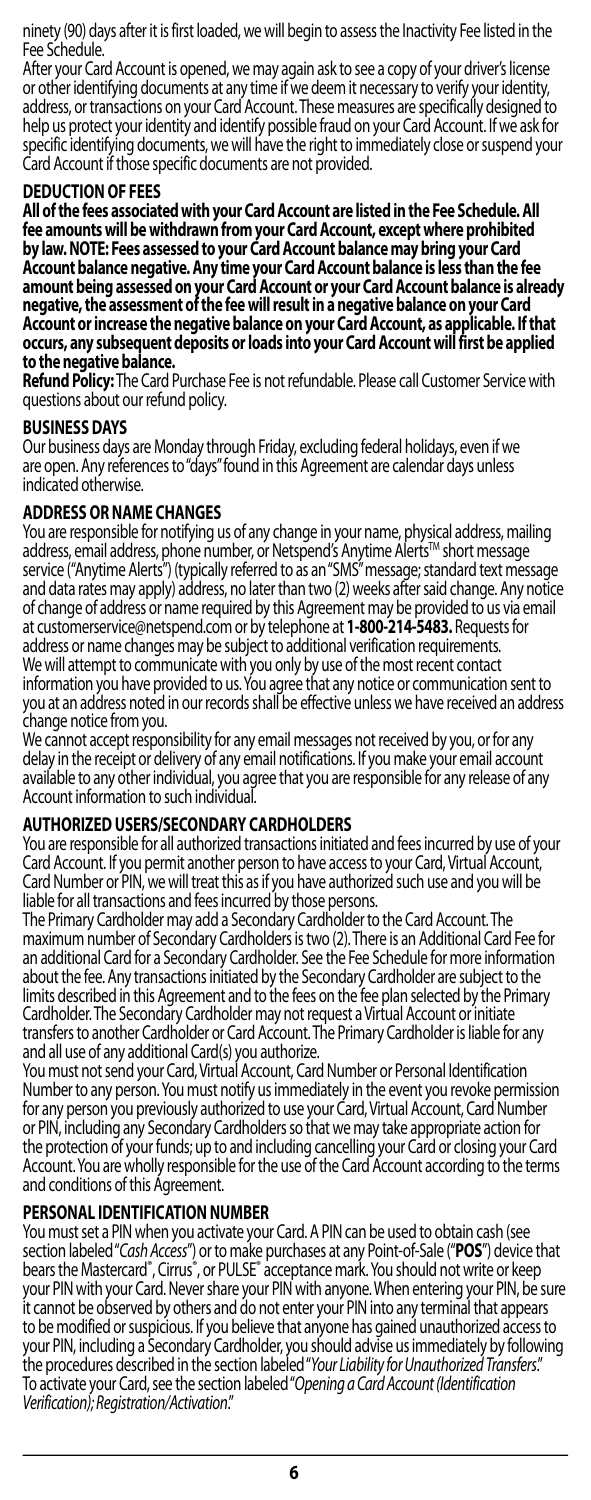# <span id="page-6-0"></span>**CASHACCESS**

With your PIN, and upon successful registration, you may use your Card to obtain cash from any ATM or any POS device, as permissible by a Merchant, bearing the Mastercard, Cirrus, or PULSE acceptance mark. ATM transactions are treated as cash withdrawal transactions. Any cash withdrawn from an ATM terminal, POS device or through a participating bank or Netspend Reload Network location (an "**Over-the-Counter Cash Withdrawal**") will be subject to the limitations set forth in the section below labeled "*Using Your Card and Virtual*  ATM owner's discretion. A fee may be associated with the use of your Card to obtain cash. See the Fee Schedule for more information about the fee.

# **LOADING YOUR CARDACCOUNT**

Upon successtul identification verification, you may add funds to your Card Account, called<br>**"value loading,"** at any time, subject to the limitations described below. Your initial value<br>load must be at least \$10.00.The mi be subject to the terms established by the individual reload location (see (a) in the following paragraph). There is no limit on the number of times you may value load your Card Account in a day, but the maximum cumulative amount of value loads is currently \$7,500.00 over any 24-hour period. **When calculating this maximum amount, Netspend will take into consideration all similar transactions made with any other card account(s) you may have that are serviced by Netspend, whether you are a Primary Cardholder or a**  Secondary Cardholder, and regardless of the issuing bank.

You may value load your Card Account: (a) using in-store cash value load transactions conducted through any member of the WU Reload+ or Netspend Reload Networks (see below in this section for more information about the networks); (b) by arranging to have all or a portion of your paycheck, government benefits payment, tax refund, or other electronic funds transfer direct deposited to your Card Account using the Automated Clearing House<br>("**ACH**") system ("**ACH Deposit**"). In order to receive ACH Deposit value loads you must provide each of your payment providers with the Issuer's routing number and your assigned Account Number (see below for details about routing information); (c) by arranging for the transfer of funds originating from (i) a financial institution located in the United States; (ii) another Cardholder; and/or (iii) another Card Account; and (d) via a mobile check load network made available through an eligible third-party service provider. There may be fees associated with these methods of value loading. See the Fee Schedule for more information about the fees.

If you have completed the identification process to load and reload your Card, you may also accept money transfers to your Card Account ("Western Union Money Transfer Load"). The sender may send a maximum Western Union Money Transfer Load amount of \$950.00 per transaction, subject to certain aggregate limits. Once the sender has completed either a Western Union® Money in Minutes or Next Day transaction, you may visit your Online Account Center, provide the MTCN and have the Money Transfer Load amount transferred to your Card. If you have any problems with a Western Union Money Transfer, call toll-free 1-877-256-6918. For information about the associated fees, see the Fee Schedule*.* that does not match the name that we have on file for you. If you wish to receive ACH Deposits to your Card Account from, for instance, the employer of another member of your household, or U.S. Department of Treasury payments (including joint tax refunds), you must add that household member to your Card Account as a Secondary Cardholder (see the section labeled "*Authorized Users/Secondary Cardholders*", and they must have an active Card in their name. There is an Additional Card Fee for a Card for a Secondary Cardholder. See the Fee Schedule for more information about the fee.

We will not accept any checks, money orders, or cash mailed to us for deposit, or any inbound wire transfers to your Account. We are not liable for any checks, money orders, or cash mailed to us. All checks, money orders, or cash sent to the Issuer for Card Account value loading will be returned unless your Card Account has a negative balance at the time such check or money order is received, in which case the Issuer may in its discretion choose to apply the check or money order proceeds to the negative balance owed.

A WU® Reload+ or Netspend Reload Network Location Finder service is available by visiting www.loadnetspend.com; by enrolling in and using Anytime Alerts *(standard text message*  with calling Customer Service. See the Fee Schedule for more information about the fee. The minimum dollar value of any value loads through a WU® Reload+ or Netspend Reload Network will be subject to the terms established by the individual reload location.

**USING YOUR CARD AND VIRTUAL ACCOUNT/LIMITATIONS** your Card to (1) withdraw cash from your Card Account (see the section labeled "Cash *Access*"); (2) load funds to your Card Account (see the section labeled "*Loading Your Card*  Account"); (3) accept and send Western Union Money Transfers; (4) purchase or lease goods<br>or services wherever Debit Mastercard is accepted; and (5) pay bills directly from your Card<br>Account in the amounts and on the days available at all terminals. You may also use your Virtual Account to purchase or lease goods or services or make payments by telephone or online, without presenting your Card (see<br>the section labeled "Virtual Account"). There may be fees associated with some of these transactions. See the Fee Schedule for more information about the fees.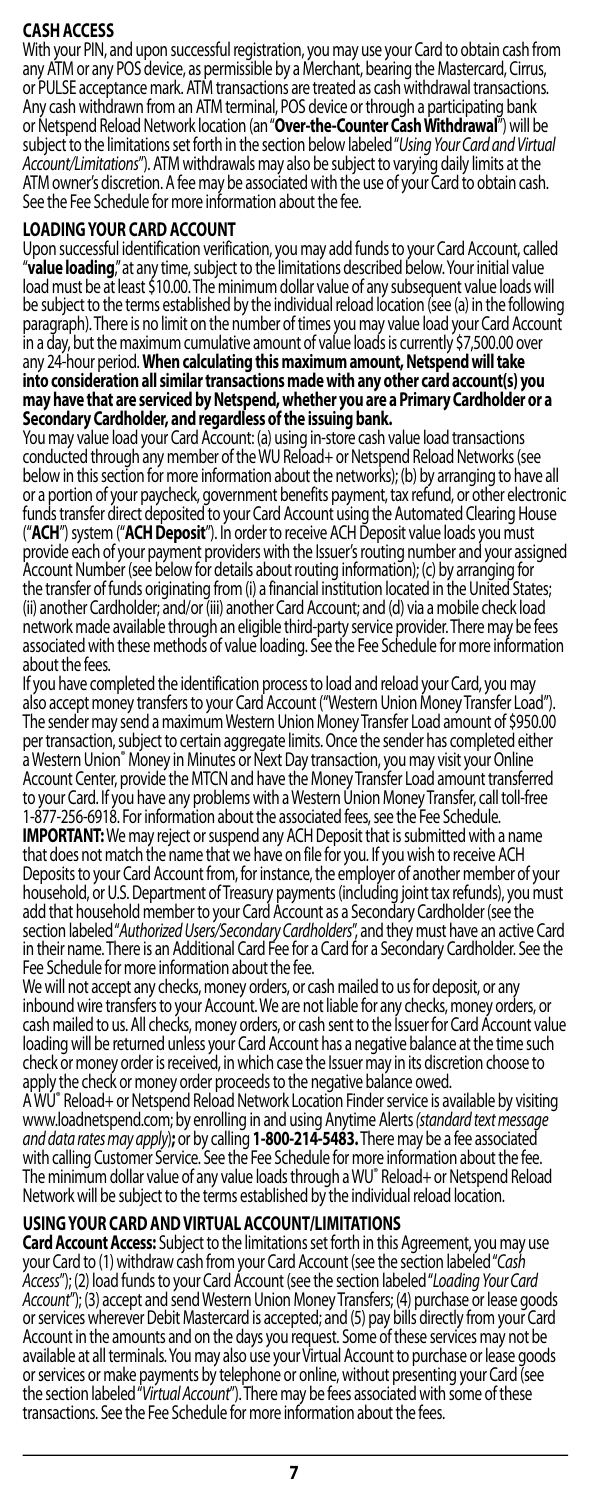**Limitations on frequency and dollar amounts of transfers:** For security reasons, we may suspend your ability to make transactions or limit the amount or number of transactions you can make with your Card or Virtual Account. Netspend will determine the maximum cumulative amount of your value loads and of your Card Account by aggregating the activity and value of all card accounts you may have that are serviced by Netspend, whether you are a Primary Cardholder or a Secondary Cardholder, and regardless of the issuing bank.

| Transfer Type                                                                                                                                                                                                                        | Maximum<br>Amount | <b>Frequency and Number</b>                                                                                                                                                                                                                                 |
|--------------------------------------------------------------------------------------------------------------------------------------------------------------------------------------------------------------------------------------|-------------------|-------------------------------------------------------------------------------------------------------------------------------------------------------------------------------------------------------------------------------------------------------------|
| <b>ATM Withdrawals</b>                                                                                                                                                                                                               | \$325.00          | Per transaction; subject to lower limits<br>imposed by ATM owner-operator                                                                                                                                                                                   |
|                                                                                                                                                                                                                                      | \$940.00          | Maximum withdrawal amount per day                                                                                                                                                                                                                           |
| Over-the-Counter<br>Cash Withdrawals                                                                                                                                                                                                 | \$5,000.00        | Per transaction                                                                                                                                                                                                                                             |
| PIN-based or Signature-<br>based Purchase<br><b>Transactions</b>                                                                                                                                                                     | \$5,000.00        | Per transaction                                                                                                                                                                                                                                             |
| Value Loads-                                                                                                                                                                                                                         | \$7,500.00        | Per rolling twenty-four (24) hour period                                                                                                                                                                                                                    |
| <b>POS Locations</b>                                                                                                                                                                                                                 | \$15,000.00       | Per rolling thirty (30) day period                                                                                                                                                                                                                          |
| l Maximum Card<br><b>Account Value</b>                                                                                                                                                                                               | \$15,000.00       | We will review ACH Deposits that may result<br>in the value of your Card Account exceeding<br>the stated maximum value. If we determine<br>the ACH Deposit is valid, we may permit the<br>value of your Card Account to exceed the<br>stated maximum value. |
| Transfers made through the<br>use of third-party services<br>(including, but not limited<br>to, bill payment, funds<br>transfer, and mobile check<br>load service providers) and<br>transfers between your<br>Card and a third party | Varies            | Limit and frequency of transfers varies<br>based on service selected; please see<br>third-party service terms and conditions<br>for limits specific to the service selected.                                                                                |

Each time you use your Card or Virtual Account, you authorize us to reduce the value available in your Card Account by the amount of the transaction and any applicable fees. You may not exceed the available amount in your Card Account through an individual transaction or a series of transactions – unless we decide, in our sole discretion, to approve such transaction(s) because you have qualified for Purchase Cushion coverage. If you do not qualify for the Purchase Cushion (as defined in more detail below), and any transaction(s) exceeds the balance of the funds available in your Card Account, you shall remain fully liable to us for the amount of the transaction(s) and any applicable transaction fee(s). You agree to pay us promptly for the negative balance. If you have not added sufficient funds to your Card Account to cover the negative balance within sixty (60) days of its creation, **we have the right to cancel your Card Account. Additionally, we have the right to pursue collection, including the right to collect funds, equal to or less than the negative balance, from any other Card Account(s) you may have with us.** In all instances described above, loads to your Card Account may be made via direct deposit or any of the other load methods described in this Agreement. If you do not have enough funds available in your Card Account, you can instruct the Merchant to charge a part of the purchase to the Card and pay the remaining amount with cash or another card. These are called "split transactions." Some Merchants do not allow cardholders to conduct split transactions. If you wish to conduct a split transaction and it is permitted by the Merchant, you must tell the Merchant to charge only the exact amount of funds available in your Card Account to the Card. You must then arrange to pay the difference using another payment method. Some Merchants may require payment for the remaining balance in cash. If you fail to inform the Merchant that you would like to complete a split transaction prior to swiping your Card, your Card is likely to be declined.

If you use your Card at an automated fuel dispenser ("pay at the pump"), the Merchant may preauthorize the transaction amount up to \$100.00 or more. If your Card is declined, even though you have sufficient funds available, you should pay for your purchase inside with the cashier. If you use your Card at a restaurant, a hotel, for a car rental purchase, or for similar purchases, the Merchant may preauthorize the transaction amount for the purchase amount plus up to 20% more to ensure there are sufficient funds available to cover tips or incidental expenses incurred. Any preauthorized amount will result in the placement of a "hold" on your available funds until the Merchant sends us the final payment amount of your purchase. Once the final payment amount is received, the preauthorized amount on hold will be removed and replaced by the actual amount of your purchase. If we do not receive the final payment amount, the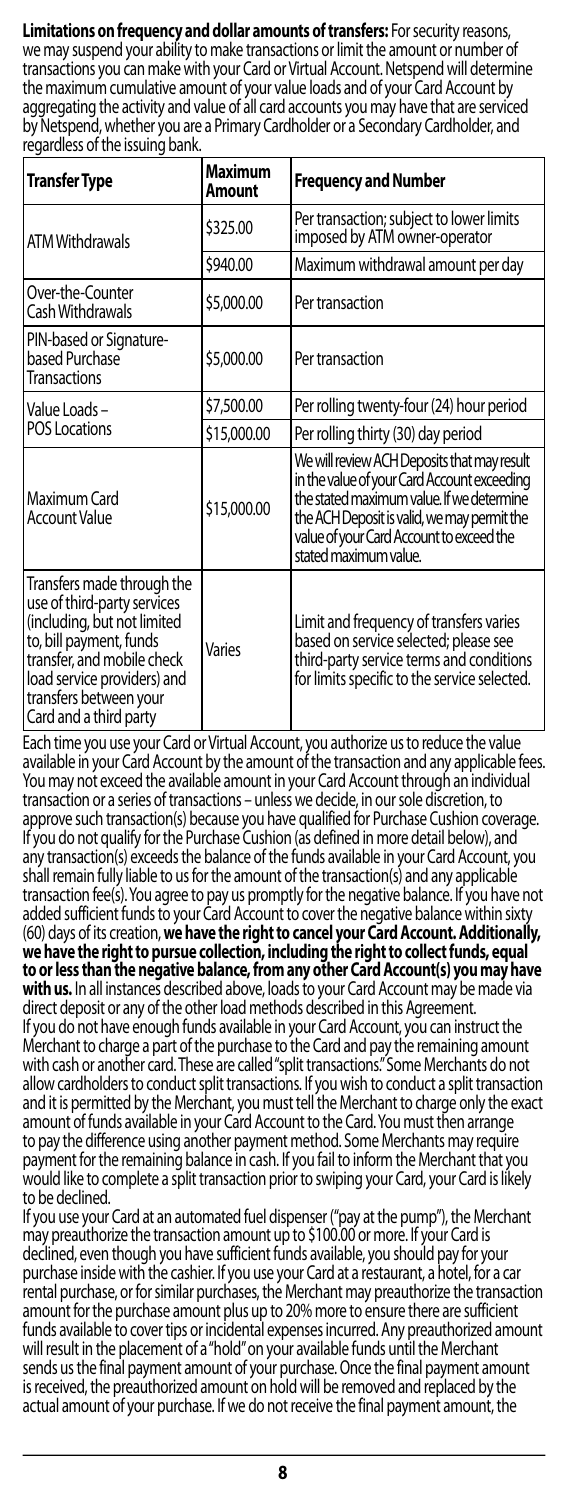<span id="page-8-0"></span>preauthorized amount on hold will remain in place for thirty (30) days. During a hold period, you will not have access to the preauthorized amount.

If you use your Card Number without presenting your Card (such as for a mail order, telephone, or internet purchase), the legal effect will be the same as if you used the Card itself (see the section labeled "*Virtual Account*" for additional information about how to obtain and use a Virtual Account).

You may not use your Card Number or the Issuer's routing number and your assigned Account Number in connection with the creation and/or negotiation of any financial instruments such as checks, which we have not authorized.

Your Card cannot be redeemed for cash. You may not use your Card or Virtual Account for illegal online gambling or any other illegal transaction.

You do not have the right to stop payment on any purchase or payment transaction originated by use of your Card or Virtual Account, except as otherwise permitted in this Agreement. If you authorize a transaction and then fail to make a purchase of that item as planned, the approval may result in a hold (see the section labeled "*Returns and Refunds*," in addition to previous information addressed in this section).

If your Card Account has not had any activity for ninety (90) days, we will begin to assess the Inactivity Fee listed in the Fee Schedule.

# **VIRTUAL ACCOUNT**

To purchase or lease goods or services or make payments by telephone or online, without needing to provide your actual Card Number, the Primary Cardholder may request up to six (6) active Virtual Accounts. Each Virtual Account consists of a 16-digit account number, a 3-digit security code, and an expiration date.

Each Virtual Account expires one year from the last day of the calendar month during which the Virtual Account was created. For example, if a Virtual Account is created on March 24, 2019, its expiration date is March 31, 2020.

When you use your Virtual Account without presenting your Card, the legal effect will be the same as if you used the Card itself. You must first Register your Card with us before you can request a Virtual Account (see the section labeled "*Opening a Card Account (Identification Verification); Registration/Activation*").

# **PURCHASE CUSHION**

The Purchase Cushion is a special feature available exclusively to Cardholders who have received qualifying direct deposits of paychecks and/or government benefits payments totaling at least \$500.00 within one (1) calendar month. As described above<br>in the section labeled "Using Your Card and Virtual Account/Limitations," you generally do not have the right to make transactions or incur fees in amounts exceeding the available balance of your Card Account. We reserve the right to deny any transaction if available funds in your Card Account are insufficient to cover any transaction, fees, or other charges.

However, as a non-contractual courtesy, and in our sole discretion, upon qualifying for the Purchase Cushion, we may from time-to-time approve purchase transactions that you request that create up to a \$10.00 negative balance in your Card Account. We refer to this feature as the Purchase Cushion. You will not be assessed any fees for Purchase Cushion coverage.

If you meet our eligibility requirements, we may authorize negative balances resulting from PIN-based and signature-based transactions initiated using your Card or Virtual Account. Bill pay transactions initiated through our third-party bill pay service providers are not eligible for Purchase Cushion coverage, nor are ATM transactions or ACH debit transactions initiated using the Issuer's routing number and your assigned Card Account number. You may receive only one (1) \$10.00 negative balance allowance at a time. Negative balances are approved at our discretion on a per transaction basis. It is important to keep track of the value in your Card Account because it will be your responsibility to determine if you have incurred a negative balance.

If you make a transaction that creates a negative balance in your Card Account, you agree that within thirty (30) days of its creation you will add sufficient funds to your Card Account to cover the negative balance so that your Card Account has a zero or positive balance, or that you will otherwise immediately pay such an amount to us in full upon demand. If after thirty (30) days you have not added sufficient funds to cover your negative balance, your Card Account will remain open to receive credits and loads, which will automatically be applied to your negative balance before they are available to you; however, you will not be able to make any transactions using your Card or Virtual Account until your Card Account has a positive balance, *i.e*., sufficient funds to cover the negative balance. Further, **we have the right to pursue collection, including the right**  to collect funds, equal to or less than the negative balance, from any other Card<br>Account(s) you may have with us. In all instances described above, loads to your Card Account may be made via direct deposit or any of the other load methods described in this Agreement.

Should you voluntarily discontinue use of your Card, you shall remain responsible for the negative balance in your Card Account and agree that any credits or loads made to your Card will be used to offset the value of the negative balance, if any.

You acknowledge that a negative balance in your Card Account does not constitute a contractual open end line of credit. If we permit a negative balance on one or more occasions, we do not thereby obligate ourselves to permit a negative balance on any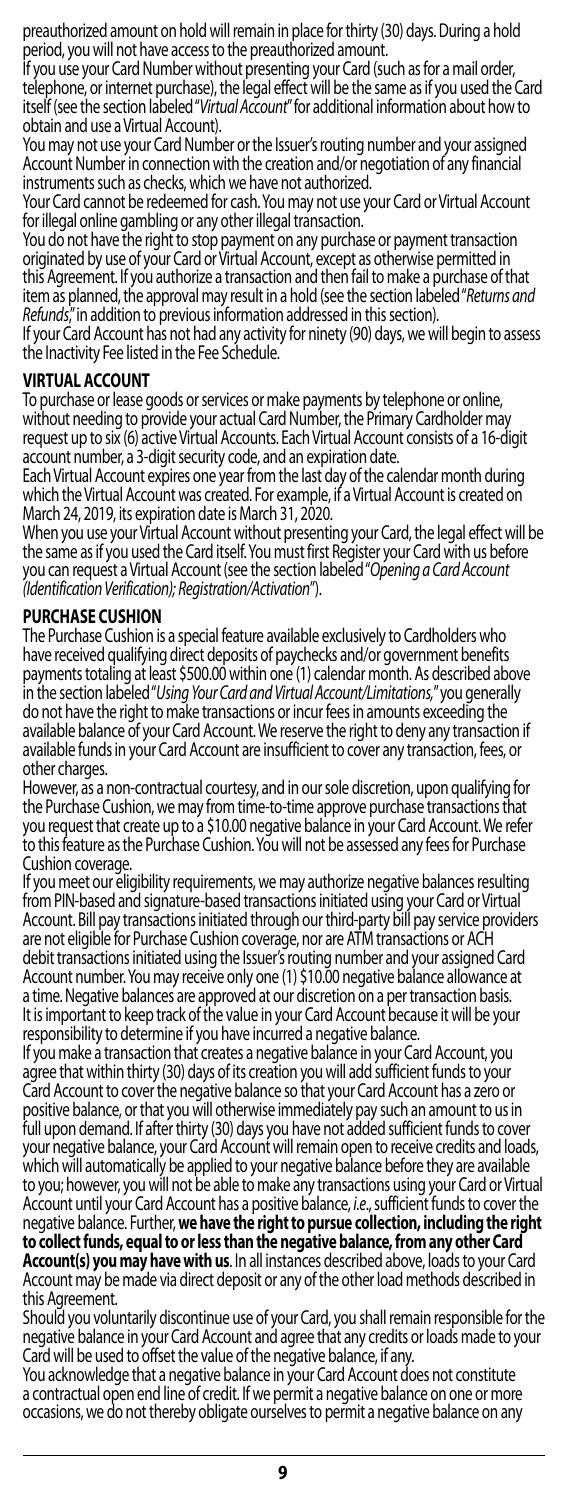<span id="page-9-0"></span>future occasion, and we may refuse to pay a negative balance for you at any time, even though we may have previously paid negative balances up to the \$10.00 limit for you. We have no obligation to notify you before we approve or decline a transaction that would result in a negative balance in your Card Account. Items will be approved or declined in the order they are received.

# **PREAUTHORIZED DEBITS ANDCREDITS**

Your assigned Account Number and the Issuer's bank routing number can be used for arranging both direct deposits and recurring payments to merchants, Internet service or other utility providers ("**Merchants**"). You may also arrange for recurring payments to Merchants using your Card Number or the bill pay services made available through our third-party bill payment service providers.

If you have arranged to have ACH Deposits made to your Card Account at least once every sixty (60) days from the same person or company, you can call us at **1-800-214-5483** to find out whether or not the deposit has been made.

# **Right to Stop Payment and Procedure for Doing So:**

If you have arranged in advance to make regular payments from your Card Account, you can stop any of these payments. Here's how: Call us at **1-800-214-5483** or write us at days or more before the payment is scheduled to be made. If you call, we may also require you to put your request in writing and get it to us within fourteen (14) days after you call. An oral stop payment request will cancel after fourteen (14) days if a written request is not received. There may be a fee associated with each stop payment you request. For information about the fee, see the Fee Schedule.

You may contact the merchant directly to request to stop a recurring payment you have preauthorized to debit your Card Account.

### **Notice of VaryingAmounts:**

If these regular payments vary in amount, the person you are paying should tell you, at least 10 days before each payment, when it will be made and how much it will be.

**Liability for Failure to Stop Payment of PreauthorizedTransfer:**

If you order us to stop one of these payments three (3) business days or more before the transfer is scheduled, and we do not do so, we will be liable for your losses or damages.

# **FRAUDULENT OR CRIMINAL CARD ACCOUNT OR VIRTUAL ACCOUNT ACTIVITY**

We reserve the right to block, suspend, or cancel your Card Account or Virtual Account if, as a result of our policies and processes, we detect what we reasonably believe to be fraudulent, suspicious or criminal activity or any activity that is inconsistent with this Agreement. We may temporarily suspend your Card Account or Virtual Account in the event we detect unusual or suspicious account activity. If we exercise this right, we will incur no liability to you because of any resulting unavailability of the funds in your Card Account and/or Virtual Account, or your inability to use your Card.

### **RETURNS ANDREFUNDS**

If you are entitled to a refund for any reason for goods or services obtained with your Card or Virtual Account, you agree to accept credits to your Card Account for such refunds and agree to the refund policy of that Merchant. If you have a problem with a purchase that you made with your Card or Virtual Account, or if you have a dispute with the Merchant, you must attempt to handle it directly with the Merchant. Merchant refunds in an amount the same or less than the amount of the corresponding debit will post to the Card Account when they are received. We have no control over when a Merchant sends a refund transaction; there may be a delay between the date of the refund transaction and the date the refund amount is credited to your Card Account.

### **CARD REPLACEMENT**

If you need to replace your Card for any reason, please contact us at **1-800-214-5483** to request a replacement Card. You will be required to provide personal information which may include your Card Number, full name, transaction history, and similar information to help us verify your identity. There may be a fee for replacing your Card. *See the Fee Schedule for more* information about the fee.

#### **TRANSACTIONS MADE IN FOREIGN CURRENCIES AND/OR WITH MERCHANTS LOCATED IN FOREIGN COUNTRIES**

If you obtain funds or make a purchase in a currency other than the currency in which your Card Account was issued, or conduct a transaction with a Merchant located outside the U.S., Puerto Rico, the U.S. Virgin Islands, Guam, or the Marianas Islands ("Foreign Transaction"), the transaction will be converted to U.S. Dollars, and you will be charged a fee equal to 3.5% of the total amount of the transaction in U.S. Dollars. If you make a Foreign Transaction, the amount deducted from your funds will be converted by Mastercard International<br>Incorporated ("**Mastercard"**) into an amount in the currency of your Card Account.<br>The exchange rate between the transaction currency and th processing international transactions is a rate selected by Mastercard from the range of rates available in wholesale currency markets for the applicable central processing date, which may vary from the rate Mastercard itself receives or the government-mandated rate in effect for the applicable central processing date. If the Foreign Transaction results in a credit due to a return, you will receive a refund for the Foreign Transaction Surcharge based on the exchange rate at the date and time of the credit; the amount of the refunded Foreign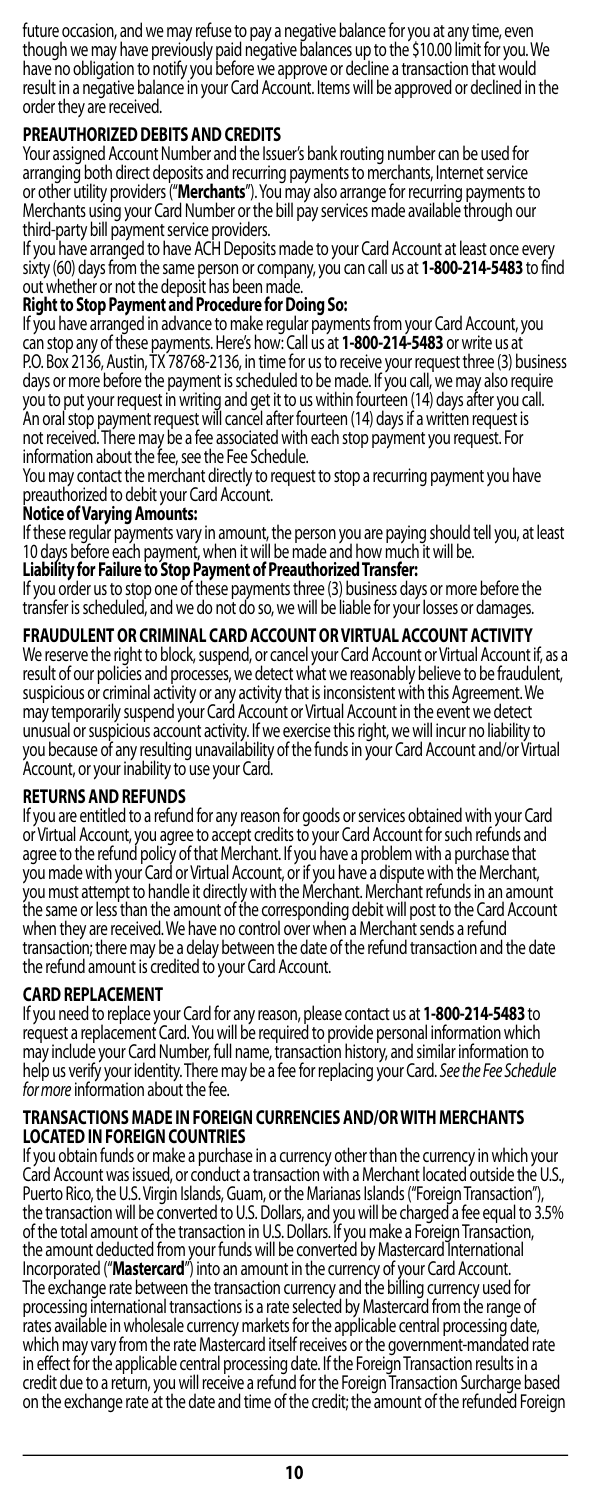<span id="page-10-0"></span>Transaction Surcharge may be more or less than the Foreign Transaction Surcharge paid at the time of the original purchase.

# **RECEIPTS**

You should get a receipt at the time you make a transaction using your Card or Virtual Account. You agree to retain, verify, and reconcile your transactions and receipts.

# **CARD ACCOUNT BALANCE/PERIODIC STATEMENTS**

You are responsible for keeping track of the available balance of your Card Account. Merchants generally will not be able to determine your available balance. It's important to know your available balance before making any transaction.

You may obtain information about the amount of money you have remaining in your<br>Card Account by calling **1-800-214-5483** or by enrolling in Anytime Alerts (standard text message and data rates may apply). This information, along with a twelve (12) month history of account transactions, is also available for no fee online at www.wunetspendprepaid.com. Statements in electronic format will also be made available for no fee at

www.wunetspendprepaid.com for each month in which a transaction occurs. You will not automatically receive paper statements (i.e., written history).

If your account is Registered with us, you have the right to obtain at least twenty-four (24) months of written history of account transactions by calling **1-800-214-5483**, or by writing us at P.O. Box 2136, Austin, TX 78768-2136. You will not be charged for the written history unless you request it more than once per month. *See the Fee Schedule for information about the fees described in thissection*.

### **CONFIDENTIALITY**

We may disclose information to third parties about your Card Account or the transactions you make:

- 1) Where it is necessary for completing transactions;
- 2) In order to verify the existence and condition of your Card or Virtual Account for a third party, such as a Merchant;
- 3) In order to comply with government agency or court orders, or other legal reporting requirements;
- 4) If you give us your written permission;
- 5) To our employees, auditors, affiliates, service providers, or attorneys, as needed; or
- 6) As otherwise necessary to fulfill our obligations under this Agreement.

### **OUR LIABILITY FOR FAILURE TO COMPLETETRANSACTIONS**

If we do not properly complete a transaction to or from your Card Account on time or in the correct amount according to our Agreement with you, we will be liable for your losses or damages. However, there are some exceptions. We will not be liable, for instance:

- 1) If through no fault of ours, you do not have enough funds available in your Card Account to complete the transaction;
- 2) If a Merchant refuses to accept your Card or Virtual Account;
- 3) If an ATM where you are making a cash withdrawal does not have enough cash;
- 4) If an electronic terminal where you are making a transaction does not operate
- properly, and you knew about the problem when you initiated the transaction; 5) If access to your Card Account has been blocked after you reported your Card, Virtual Account or PIN lost orstolen;
- 6) If there is a hold or your funds are subject to legal process or other encumbrance restricting their use;
- 7) If we have reason to believe the requested transaction is unauthorized;
- 8) If circumstances beyond our control (such as fire, flood, or computer or communication failure) prevent the completion of the transaction, despite reasonable precautions that we have taken;
- 9) If we block, suspend or close your Card Account as a result of our reasonable suspicion of fraudulent, suspicious, or criminal activity or activity that is inconsistent with this Agreement;
- 10) If we have requested documents to verify your identity, address, or transaction on your Card Account, and you have not provided all such requested documents; or
- 11) Any other exception stated in our Agreement with you.

### **INFORMATION ABOUT YOUR RIGHT TO DISPUTE ERRORS**

In case of errors or questions about your Card Account, telephone us at **1-800-214-5483**,<br>write to us at Netspend, P.O. Box 2136, Austin, TX 78768-2136, or email us<br>at customerservice@netspend.com as soon as you can, if yo in your Card Account. We must allow you to report an error until sixty (60) days after the earlier of the date you electronically access your Card Account, if the error could be viewed in your electronic history, or the date we sent the FIRST written history on which the error appeared. You may request a written history of your transactions at any time by calling us at **1-800-214-5483** or writing to us at Netspend, P.O. Box 2136, Austin, TX 78768-2136.

- In your error report, you will need to tell us: Your name and Card Number;
	- 2) Why you believe there is an error, and the dollar amount involved; and
	- 3) Approximately when the error took place.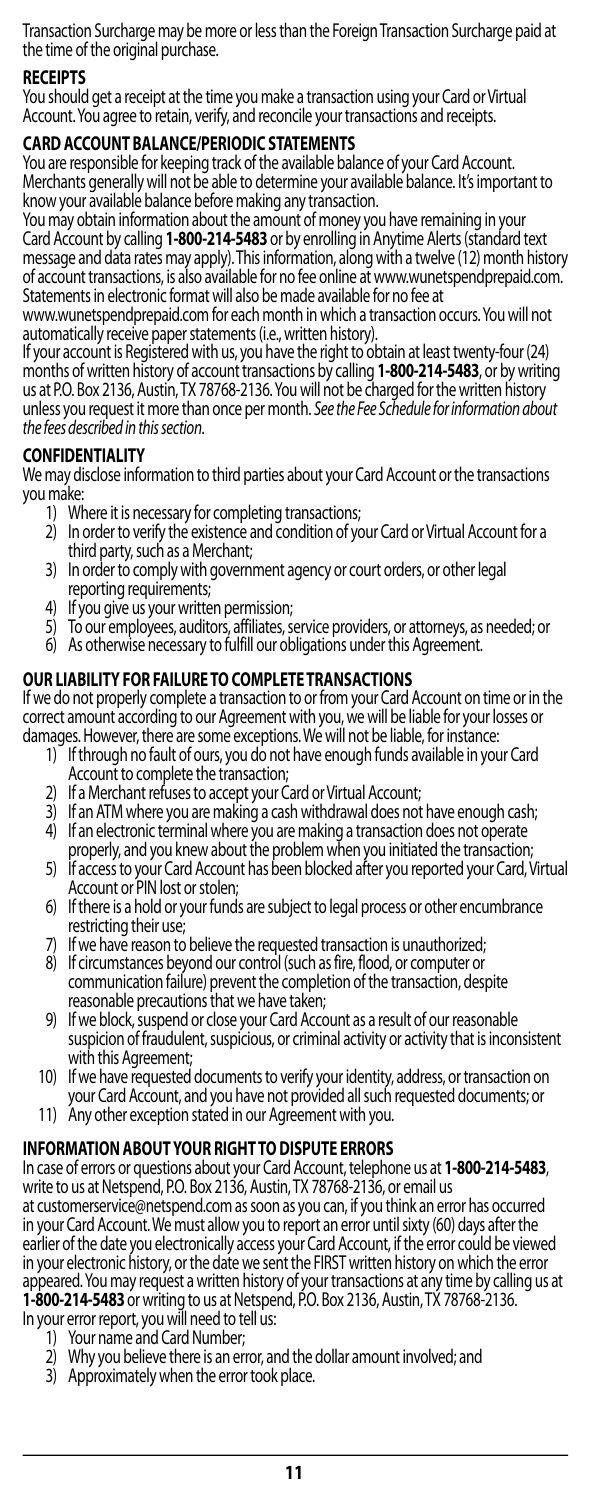<span id="page-11-0"></span>If you tell us orally, we may require that you send us your complaint or question in writing within ten (10) business days.

We will determine whether an error occurred within ten (10) business days after we hear from you and will correct any error promptly. If we need more time, however, we may take up to forty-five (45) days to investigate your complaint or question. If we decide to do this, we will provisionally credit your Card Account within ten (10) business days for the amount you think is in error, so that you will have the money during the time it takes us to complete our investigation. If we ask you to put your complaint or question in writing and we do not receive it within ten (10) business days, we may not provisionally credit your Card Account.

For errors involving transactions to or from the Card Account within thirty (30) days after the first load to the account was made ("New Accounts"), POS transactions, or foreigninitiated transactions, we may take up to ninety (90) days to investigate your complaint or question. For New Accounts, we may take up to twenty (20) business days to provisionally credit your Card Account for the amount you think is in error.

We will tell you the results within three (3) business days after completing the investigation. If we decide that there was no error, we will send you a written explanation. You may ask for copies of the documents that we used in our investigation. If you need more information about our error-resolution procedures, call us at 1-800-214-5483 or<br>visit www.wunetspendprepaid.com.

In case of errors or questions about a Western Union Money Transfer, call toll-free 1-877-256-6918.

# **Warning Regarding Unverified Prepaid Accounts**

It is important to Register your Card Account as soon as possible. Until you Register your Card Account and we verify your identity, we are not required to research or resolve any errors regarding your Card Account. To Register your Card Account, go<br>to www.wunetspendprepaid.com or call us at 1-800-214-5483. We will ask you for identifying information about yourself (including your full name, address, date of birth, and government-issued identification number) so that we can verify your identity. See the section labeled "*Opening a Card Account (Identification Verification); Registration/Activation*." **For disputes concerning the condition or receipt of goods or services you purchased**, we are not required to provide provisional credit, or to finalize the claim during the periods stated above.

# **LOST OR STOLEN CARDS/UNAUTHORIZEDTRANSFERS**

Contact us AT ONCE if you believe your Card, Virtual Account, online login credentials, or PIN has been lost or stolen or that an electronic funds transfer has been made without your permission. Telephoning us at **1-800-214-5483** is the best way to minimize your possible losses. You could lose all the money in your Card Account. **Your Liability for UnauthorizedTransfers**

If you notify us within two (2) business days after you learn of the loss or theft of your Card, Virtual Account or PIN, you can lose no more than \$50.00 if someone used your Card, Virtual Account or PIN without your permission. If you do NOT notify us within two (2) business days after you learn of the loss or theft of your Card, Virtual Account or PIN and we can prove that we could have stopped someone from using your Card, Virtual Account or PIN without your permission if you had promptly notified us, you could lose as much as \$500.00. If your Card or PIN has been lost or stolen, we will cancel your Card and issue you a new Card.

**WE MUST ALLOW YOU TO REPORT AN ERROR OR AN UNAUTHORIZED TRANSFER UNTIL SIXTY (60) DAYS AFTER THE EARLIER OF THE DATE YOU ELECTRONICALLY ACCESS YOUR ACCOUNT, IF THE UNAUTHORIZED TRANSACTION COULD BE VIEWED IN YOUR ELECTRONIC HISTORY, OR THE DATE WE SENT THE FIRST WRITTEN HISTORY ON WHICH THE UNAUTHORIZED TRANSFER APPEARED. IF YOU DO NOT TELL US WITHIN THIS TIME PERIOD, YOU MAY NOT GET BACK ANY MONEY YOU LOST AFTER THE SIXTY (60) DAYS IF WE CAN PROVE THAT WE COULD HAVE STOPPED SOMEONE FROM TAKING THE MONEY IF YOU HAD NOTIFIED US IN TIME. IF A GOOD REASON (SUCH AS A LONG TRIP OR A HOSPITAL STAY) KEPT YOU FROM TELLING US, WE WILL EXTEND THE TIME PERIODS FOR A REASONABLE PERIOD.**

Under Mastercard's Zero Liability Policy, your liability for unauthorized transactions on your Card Account is \$0.00 if you notify us promptly upon becoming aware of the loss or theft, and you exercise reasonable care in safeguarding your Card from loss theft, or unauthorized use. These provisions limiting your liability do not apply to debit transactions not processed by Mastercard or to unregistered cards.

# **MISCELLANEOUS**

Your Card Account and your obligations under this Agreement may not be assigned. We may transfer our rights under this Agreement. Use of your Card or Virtual Account is subject to all applicable rules and customs of any clearinghouse or other network or association involved in transactions. We do not waive our rights by delaying or failing to exercise them at any time. If any provision of this Agreement shall be determined to be invalid or unenforceable under any rule, law, or regulation of any governmental agency, local, state, or federal, the validity or enforceability of any other provision of this Agreement shall not be affected. This Agreement will be governed by the laws of the State of South Dakota except to the extent governed by federal law.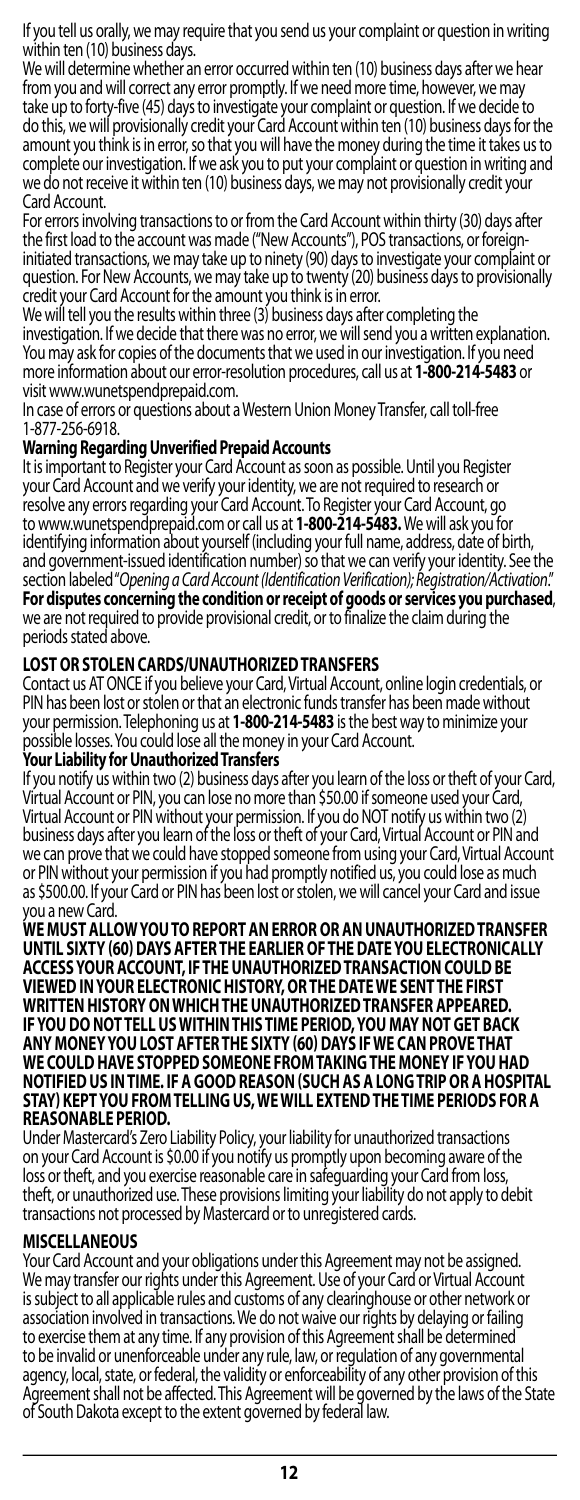# <span id="page-12-0"></span>**SUSPENSION, AMENDMENT AND CANCELLATION**

We may amend or change the terms and conditions of this Agreement at any time without prior notice to you except as required by applicable law. You will be notified of any change in the manner provided by applicable law prior to the effective date of the change. However, if the change is made for security purposes, we can implement such change without prior notice. You may cancel this Agreement by returning the Card (if applicable) to us. Your termination of this Agreement will not affect any of our rights or your obligations arising under this Agreement prior to termination.

We reserve the right to limit your use of any Card, including limiting your use of any Card at ATMs, your Card Account and your Virtual Account. We also may cancel or suspend the use of one or more of your Cards, your Card Account and your Virtual Account with or

without cause or notice, other than as required by applicable law. In the event your Card Account is canceled, closed, or terminated for any reason, so long as you used your Card Account in accordance with the terms of this Agreement, you may request the unused balance to be returned to you via a check to the mailing address we have in our records. There is a fee for this service. For information about the fee, see the *Fee Schedule*. **We may not issue a refund check for any unused balance amount less than \$1.00.**

In the event you wish to update your mailing address at the time your Card Account is canceled, closed, or terminated for any reason or thereafter, we may request specific documents to verify your identity and address. Any unused balance on your Card Account may be withheld until such documents are provided or until the funds escheat to the state in accordance with applicable state law.

In the event any federal or state governmental agency, including the Internal Revenue Service or Social Security Administration, requests the return of funds deposited to your Card Account that originated from such governmental agency, such funds may be remitted to the issuing agency in lieu of returning such funds to you. In the event funds are remitted to an issuing governmental agency, any effort by you to recoup such funds must be directed to the governmental agency in question, and we will have no liability to you for such funds.

For any remaining account balances, we will comply with unclaimed property laws and appropriately engage in escheatment activities as required by state law.

# **DELIVERY OF ELECTRONIC COMMUNICATIONS**

# **If you have not consented to receiving electronic communications from us but would like to do so, please visit us online at www.wunetspendprepaid.com.**

### **ENGLISH LANGUAGE CONTROLS**

Any translation of this Agreement is provided for your convenience. The meanings of terms, conditions and representations herein are subject to definitions and interpretations in the English language. Any translation provided may not accurately represent the information in the original English.

### **CUSTOMER SERVICE**

For customer service or additional information regarding your Card Account, please contact us at: Netspend P.O. Box 2136 Austin, Texas 78768-2136 **1-800-214-5483** Customer Service agents are available to answer your calls: Monday through Friday, 8 a.m. to 10 p.m. CT

Saturday and Sunday, 8 a.m. to 8 p.m. CT. The Telephone Automated Service is available 24 hours a day.

# **TELEPHONE CALLS: CALLING, MONITORING ANDRECORDING**

From time to time we may monitor and/or record telephone calls between you and us to assure the quality of our customer service or as required by applicable law. You agree that we or our agents may contact you at any telephone number you provide to us, including your cell phone number, for any informational, non-telemarketing purpose related to your Account. You agree to receive these calls via an automatic telephone dialing system; messages, such as prerecorded or artificial voice messages; or text messages sent via an automated texting system. You understand your service provider may charge you for these calls/messages.

# **NO WARRANTY REGARDING GOODS ANDSERVICES**

We are not responsible for the quality, safety, legality, or any other aspect of any goods or services you purchase with your Card or Virtual Account.

# **LEGAL PROCESS**

Regardless of where or how we are served, we will comply with any state or federal legal process, including, without limitation, any writ of attachment, adverse claim, execution, garnishment, tax levy, restraining order, subpoena or warrant we believe to be valid relating to you or your Card. You agree that we will honor legal process that is served personally, by mail, or by facsimile transmission at any of our offices (including locations other than where the funds, records or property sought is held), even if the law requires personal delivery at the office where your Card Account records are maintained. You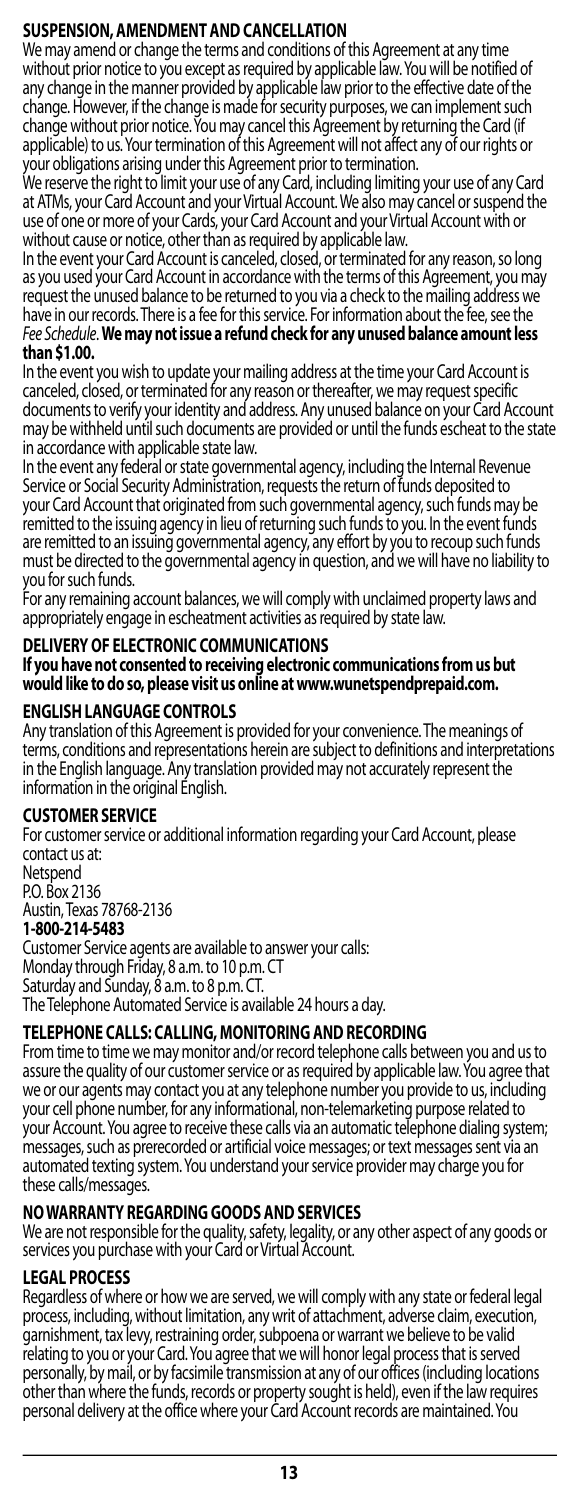<span id="page-13-0"></span>agree that we will have no liability to you for honoring any such legal process. You also agree that we will have no obligation to assert on your behalf any applicable exemptions to execution or attachment under any applicable state or federal law. We will enforce a right of security interest against any of your Card Accounts in order to reimburse us for our fees and expenses, including attorneys' fees, court costs and expenses, in complying with legal process. We may refuse to permit withdrawals or transfers from your account until such legal process is satisfied or dismissed, even if such action results in insufficient funds to satisfy an obligation you may have incurred. We may deduct such expenses from your Card Account or any other account you may have with us without prior notice to you, or we may bill you directly for such expenses and fees. You agree to release and indemnify, defend and hold us harmless from all actions, claims, liabilities, losses, costs and damages including, without limitation, attorneys' fees associated with our compliance with any legal process. When we receive an order instructing us to restrict access to funds in a Card Account, we may remove the funds from the account and maintain them separately.

#### **JURY TRIALWAIVER**

**YOU AND WE ACKNOWLEDGE THAT THE RIGHT TO TRIAL BY JURY IS A CONSTITUTIONAL RIGHT BUT MAY BE WAIVED IN CERTAIN CIRCUMSTANCES. TO THE EXTENT PERMITTED BY LAW, YOU AND WE KNOWINGLY AND VOLUNTARILY WAIVE ANY RIGHT TO TRIAL BY JURY IN THE EVENT OF LITIGATION ARISING OUT OF OR RELATED TO THIS AGREEMENT. THIS JURY TRIAL WAIVER WILL NOT AFFECT OR BE INTERPRETED AS MODIFYING IN ANY FASHION THE ARBITRATION CLAUSE SET FORTH IN THE FOLLOWING SECTION, WHICH CONTAINS ITS OWN JURY TRIALWAIVER.**

#### **ARBITRATION CLAUSE**

We have put this Arbitration Clause in question and answer form to make it easier to follow. However, this Arbitration Clause is part of this Agreement and is legally binding. For purposes of this section, our "**Notice Address"** is: MetaBank, Attn: Customer Service, 5501 S Broadband Ln, Sioux Falls, SD57108.

| Background and Scope.                                                  |                                                                                               |                                                                                                                                                                                                                                                                                                                                                                                                                                                                                                                                                                                                                                                                                                              |
|------------------------------------------------------------------------|-----------------------------------------------------------------------------------------------|--------------------------------------------------------------------------------------------------------------------------------------------------------------------------------------------------------------------------------------------------------------------------------------------------------------------------------------------------------------------------------------------------------------------------------------------------------------------------------------------------------------------------------------------------------------------------------------------------------------------------------------------------------------------------------------------------------------|
| <b>Question</b>                                                        | <b>Short</b><br>Answer                                                                        | <b>Further Detail</b>                                                                                                                                                                                                                                                                                                                                                                                                                                                                                                                                                                                                                                                                                        |
| What is<br>arbitration?                                                | An<br>alternative<br>to court                                                                 | In arbitration, a third-party arbitrator ("Arbitrator") solves<br>Disputes in an informal hearing.                                                                                                                                                                                                                                                                                                                                                                                                                                                                                                                                                                                                           |
| Is it different<br>from court<br>and jury<br>trials?                   | Yes                                                                                           | The hearing is private. There is no jury. It is usually less<br>formal, faster and less expensive than a lawsuit. Pre-<br>hearing fact finding is limited. Appeals are limited. Courts<br>rarely overturn arbitration awards.                                                                                                                                                                                                                                                                                                                                                                                                                                                                                |
| Can you opt-<br>out of this<br>Arbitration<br>Clause?                  | Yes, within<br>60 days                                                                        | If you do not want this Arbitration Clause to apply, you<br>must send us a signed notice within 60 calendar days after<br>you purchase the Card. You must send the notice in writing<br>(and not electronically) to our Notice Address. Provide your<br>name, address and Card number. State that you "opt out"<br>of the Arbitration Clause.                                                                                                                                                                                                                                                                                                                                                                |
| What is this<br>Arbitration<br>Clause<br>about?                        | The parties'<br>agreement<br>to arbitrate<br><b>Disputes</b>                                  | Unless prohibited by applicable law and unless you opt<br>out, you and we agree that you or we may elect to arbitrate<br>or require arbitration of any "Dispute" as defined below.                                                                                                                                                                                                                                                                                                                                                                                                                                                                                                                           |
| Who<br>does the<br>Arbitration<br>Clause<br>cover?                     | You, us<br>and certain<br>"Related<br>Parties"                                                | This Arbitration Clause governs you and us. It also covers<br>certain "Related Parties": (1) our parents, subsidiaries<br>and affiliates; (2) our employees, directors, officers,<br>shareholders, members and representatives; and (3) any<br>person or company that is involved in a Dispute you<br>pursue at the same time you pursue a related Dispute<br>with us.                                                                                                                                                                                                                                                                                                                                       |
| What<br><b>Disputes</b><br>does the<br>Arbitration<br>Clause<br>cover? | All Disputes<br>(except<br>certain<br><b>Disputes</b><br>about this<br>Arbitration<br>Clause) | This Arbitration Clause governs all "Disputes" that would<br>usually be decided in court and are between us (or any<br>Related Party) and you. In this Arbitration Clause, the<br>word "Disputes" has the broadest reasonable meaning. It<br>includes all claims even indirectly related to your Card or<br>this Agreement. It includes claims related to the validity in<br>general of this Agreement. However, it does not include<br>disputes about the validity, coverage or scope of<br>this Arbitration Clause or any part of this Arbitration<br>Clause. (This includes a Dispute about the rule against<br>class arbitration.) All such disputes are for a court and<br>not an Arbitrator to decide. |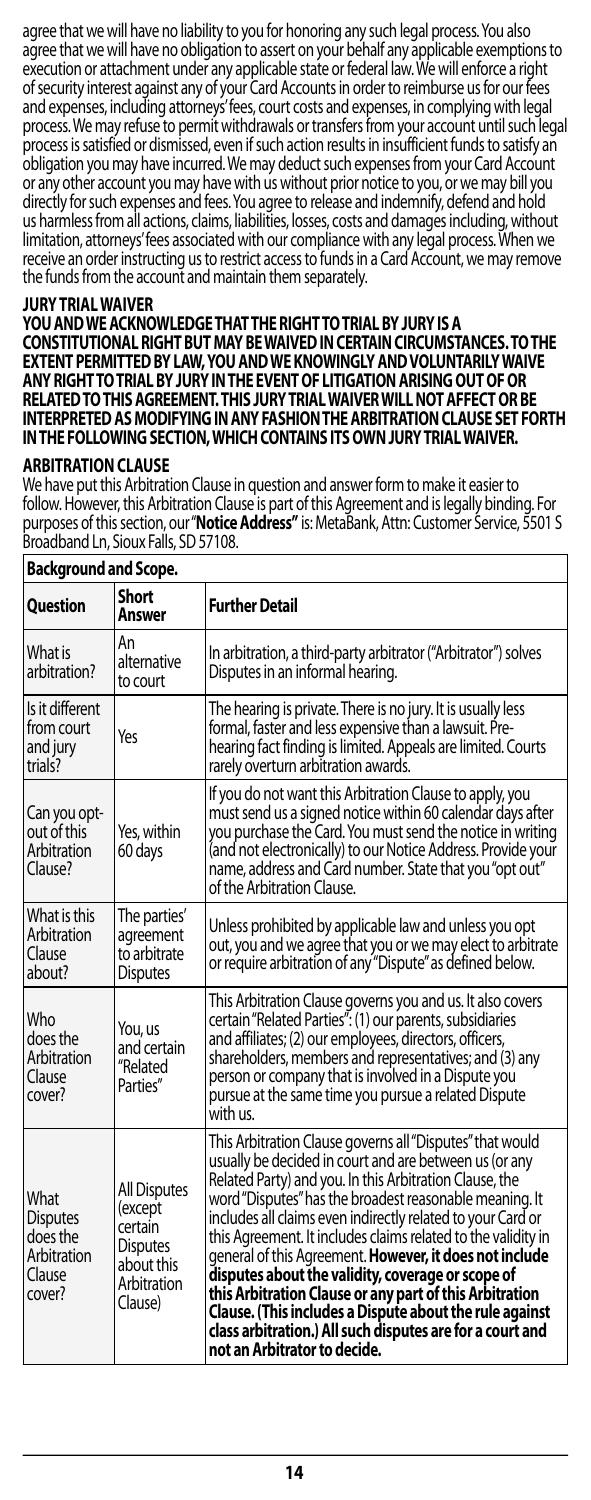| Who<br>handles the<br>arbitration?                                          | Usually AAA<br>or JAMS                    | Arbitrations are conducted under this Arbitration Clause<br>and the rules of the arbitration administrator in effect<br>when the arbitration is started. However, arbitration rules<br>that conflict with this Arbitration Clause do not apply. The<br>arbitration administrator will be either:<br>• The American Arbitration Association ("AAA"),<br>1633 Broadway, 10th Floor, New York, NY<br>10019, www.adr.org.<br>• JAMS, 620 Eighth Avenue, 34th Floor, New York, NY<br>10018, www.jamsadr.com<br>• Any other company picked by agreement<br>of the parties.<br>If all the above options are unavailable, a court will pick the<br>administrator. No arbitration may be administered without<br>our consent by any administrator that would permit a class<br>arbitration under this Arbitration Clause. The arbitrator will<br>be selected under the administrator's rules. However, the<br>arbitrator must be a lawyer with at least ten years of experience<br>or a retired judge unless you and we otherwise agree. |
|-----------------------------------------------------------------------------|-------------------------------------------|---------------------------------------------------------------------------------------------------------------------------------------------------------------------------------------------------------------------------------------------------------------------------------------------------------------------------------------------------------------------------------------------------------------------------------------------------------------------------------------------------------------------------------------------------------------------------------------------------------------------------------------------------------------------------------------------------------------------------------------------------------------------------------------------------------------------------------------------------------------------------------------------------------------------------------------------------------------------------------------------------------------------------------|
| Can Disputes<br>be litigated?                                               | <b>Sometimes</b>                          | Either party may bring a lawsuit if the other party does not<br>demand arbitration. We will not demand arbitration of any<br>lawsuit you bring as an individual action in small-claims<br>court. However, we may demand arbitration of any appeal<br>of a small-claims decision or any small-claims action<br>brought on a class basis.                                                                                                                                                                                                                                                                                                                                                                                                                                                                                                                                                                                                                                                                                         |
| Are you<br>giving up<br>any rights?                                         | Yes                                       | For Disputes subject to this Arbitration Clause, you give up<br>your right to:<br>1) Have juries decide Disputes.<br>2) Have courts, other than small-claims courts,<br>decide Disputes.<br>3) Serve as a private attorney general or in a<br>representative capacity.<br>4) Join a Dispute you have with a dispute by<br>other consumers.<br>5) Bring or be a class member in a class action or<br>class arbitration.<br>We also give up the right to a jury trial and to have courts<br>decide Disputes you wish to arbitrate.                                                                                                                                                                                                                                                                                                                                                                                                                                                                                                |
| Can you<br>or another<br>consumer<br>start a class<br>arbitration?          | No                                        | The Arbitrator is not allowed to handle any Dispute on<br>a class or representative basis. All Disputes subject to<br>this Arbitration Clause must be decided in an <b>individual</b><br>arbitration or an <b>individual</b> small-claims action. This<br>Arbitration Clause will be void if a court rules that the<br>Arbitrator can decide a Dispute on a class basis and the<br>court's ruling is not reversed on appeal.                                                                                                                                                                                                                                                                                                                                                                                                                                                                                                                                                                                                    |
| What law<br>applies?                                                        | The Federal<br>Arbitration<br>Act ("FAA") | This Agreement and the Cards involve interstate<br>commerce. Thus, the FAA governs this Arbitration Clause.<br>The Arbitrator must apply substantive law consistent with<br>the FAA. The Arbitrator must honor statutes of limitation<br>and privilege rights. Punitive damages are governed by the<br>constitutional standards that apply in judicial proceedings.                                                                                                                                                                                                                                                                                                                                                                                                                                                                                                                                                                                                                                                             |
| Will<br>anything I<br>do make this<br>Arbitration<br>Clause<br>ineffective? | No                                        | This Arbitration Clause stays in force even if: (1) you or we<br>end this Agreement; or (2) we transfer or assign our rights<br>under this Agreement.                                                                                                                                                                                                                                                                                                                                                                                                                                                                                                                                                                                                                                                                                                                                                                                                                                                                           |